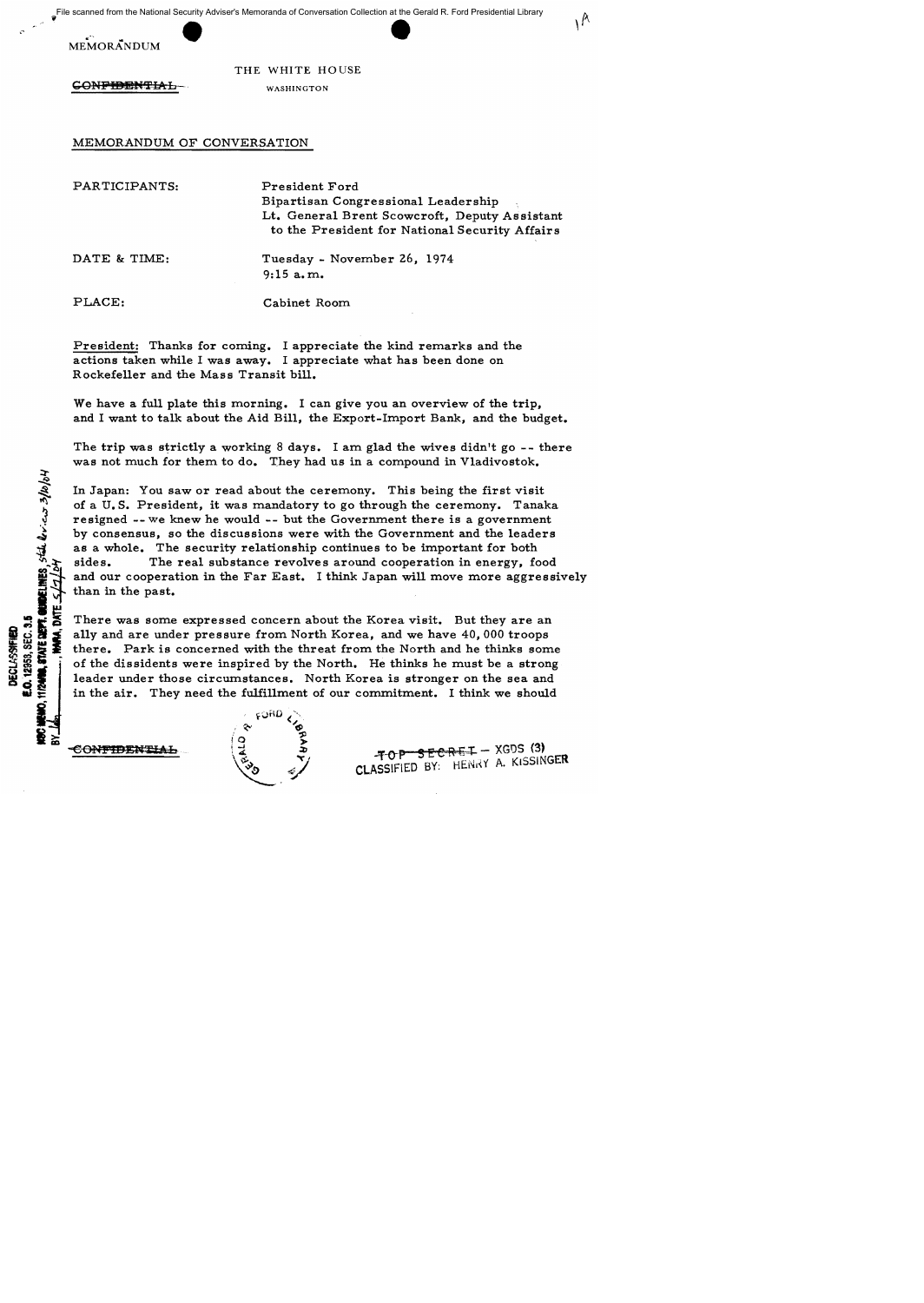#### CONFIDENTIAL



On the economic side, I haven't been therefor 20 years, but their economy is really moving. On Japan **--** we urged them to cooperate on fisheries and I think they will. We urged a move on beef quotas and hopefully there will be some relief there.

The most important aspect of the trip,of course, was Vladivostok. I will give you the figures, which I hope you will keep off the record, because it is just an oral agreement. As you know, they have a big program under way. As a result of about 12 hours of hard bargaining, we reached an agreement which is in accord with the language set forth in the Senate language on equivalence. We agreed on a number of 2400 strategic weapons. It is within our program and requires a reduction in the Soviet program. It puts a cap on the launching capacity of the United States and the Soviet Union. On MIRVs the figure is 1320 of the 2400. On bombers, a ballistic missile with a range less than 600 kilometers would not be counted; one with a range over that would be.

The net result is a rigid ceiling on bombers and MIRVs. Those figures are responsible; it does coincide with the Congressional requirements for equivalence. The Secretary of Defense agrees with it, Chairman Brown agrees with it and Secretary Schlesinger assures me the JCS will. This position was worked out with Kissinger, Schlesinger, Brown and it meets the Congressional mandate. As far as I know it meets with the wishes of the people.

Are there any que stions ?

Rhodes: Is it 1320 warheads or launchers?

President: Launchers.

Thurmond: What will be the means of verification?

President: National means.



Pastore: How will we know about their MIRVs?

President: We watch their testing program and we will count any new missile installed as MIRV'd if it is a type they have tested with MIRVs.

Question: How much delay is there in getting the agreement? You will be involved.

CON<del>LIBENTIAL</del>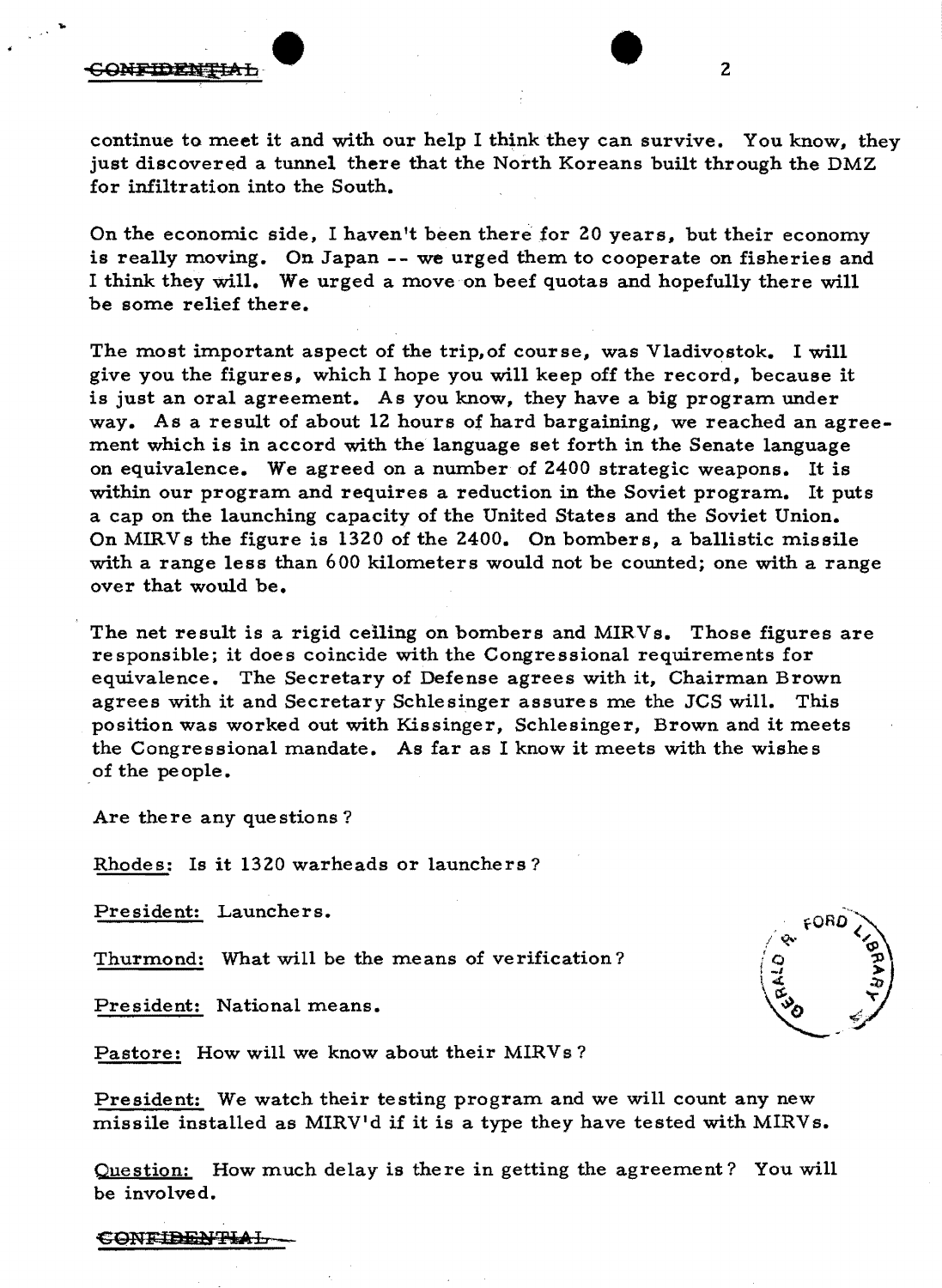# $\bullet$

President: We will have a written agreement in principle within a week. It will be worked out by next summer.

Pastore: What do we have to do to match them? A lot of people have asked us.

Byrd: How about freedom to mix?

President: There is complete freedom to mix within the constraints of SALT I.

Thurmond: Jackson was on the radio saying it should have been 1700 not 2400. Can you answer that.

President: They wanted the higher figure. This was the best we could get. Scoop will argue this is not an ones reduction--but it is below their present program. And this I won't preclude further negotiations on reductions. You have to start somewhere, and this puts a cap on it. This puts a ceiling on planned development. Their program was substantially more than 2400.

McClellan: This is a reduction below their existing and planned program.

President: Particularly what was planned.

McMarhan: Was it wise to restrict the B-1 missiles?

President: The military think so.

Cederberg: Why a  $600$  km limit?

President: Beyond that it's treated as a strategic weapon.

Frelinghuysen: Why did they agree?

President: I think they are concerned about an unending arms race. This is enough for secur ity and it is stabilizing.

Whip: Did you detect anything more hopeful this time compared to their previous attitude?

President: I think he was genuinely concerned about an arms race.

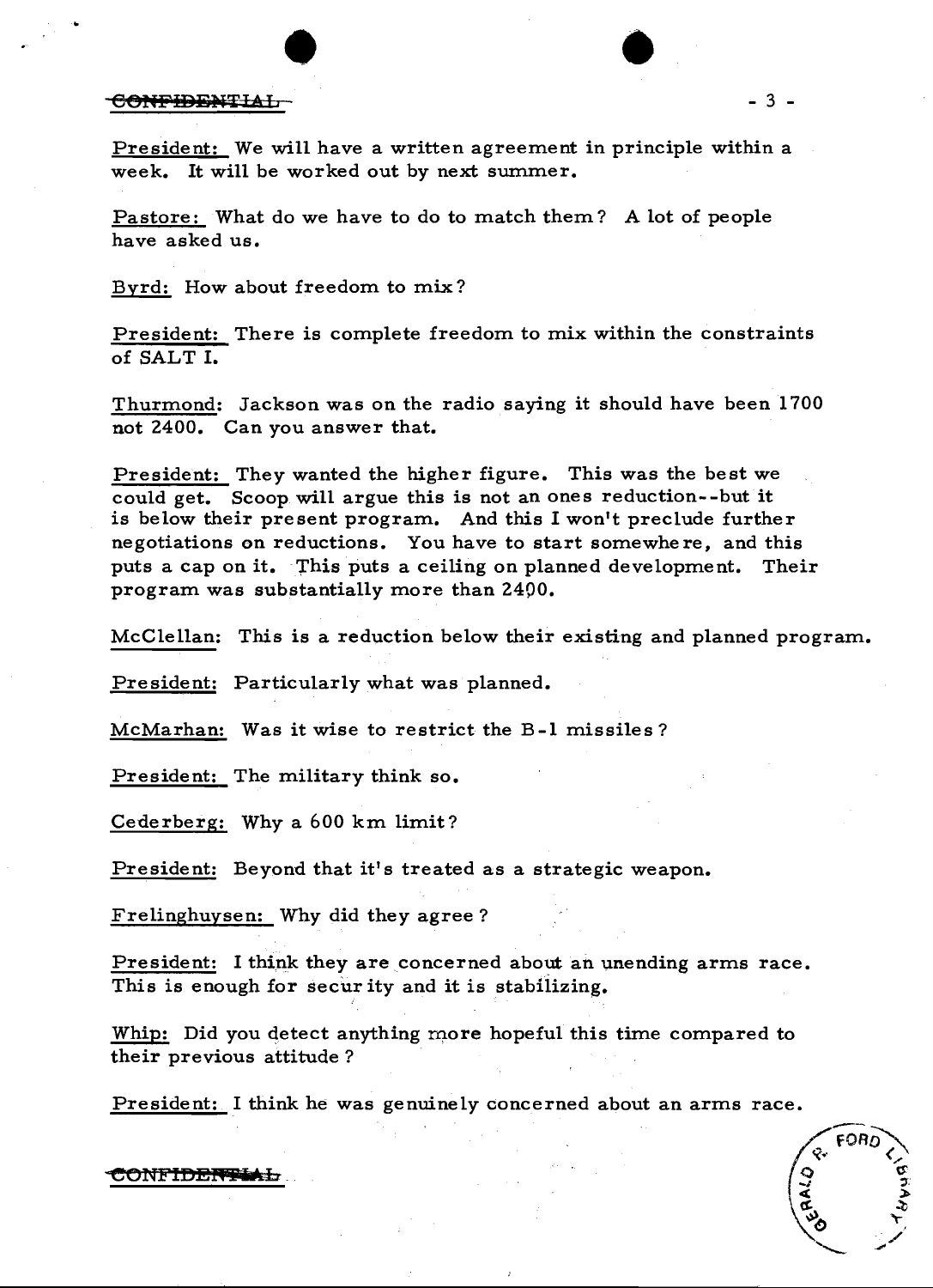Rhodes: How about limiting other weapons? Like naval expansion.

 $\bullet$   $\bullet$ 

President: Not this time. We had only a limited time available.

Scott: Did you discuss energy and Siberian development?

President: Yes, and with the Japanese, too. The Japanese are negotiating on the Yakhutsk project. There were no firm discussions.

Sparkman: You mentioned some concern about the EXIM and foreign aid. I hope we can work out something on foreign aid today. The EXIM conference report comes up today. There is considerable opposition. I hope it will be supported.

President: I hope you will support the conference report.

I hope the Senate will act on the Trade Bill. We have a confidential arrangement on Jewish emigration and Brezmev has reaffirmed his commitment. There will be no harrassment, no limitation on applications, and no restrictions except on grounds of national security.

Pastore: How much can we say?

President: I told the Soviet Union I had to give you the figures. I hope you will not talk about the numbers.

McClellan: This will be formalized within a week?

President: Yes.

Rhodes: Can we say that it is a figure that is below the Soviet program ?

President: Yes.

Now Roy has the bad news about the budget.

[The meeting continued on budgetary topics.]

![](_page_3_Picture_16.jpeg)

CONFIDENTIAL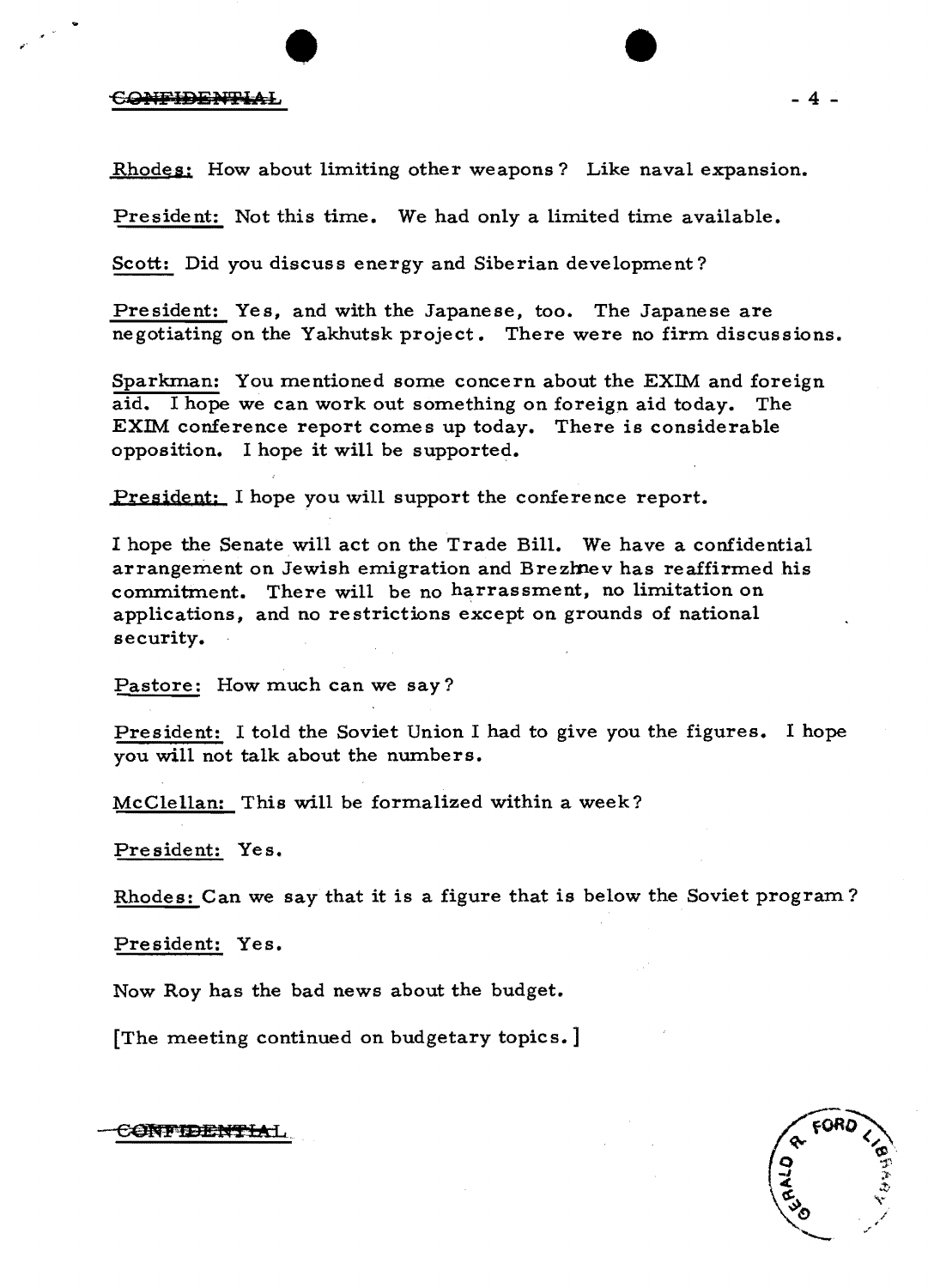# **PARTICIPANTS**

## The President

## Senate

Hugh Scott (R-Pa) Mike Mansfield (D-Mont) Robert Griffin (R-Mich) Robert Byrd (D-WVa) George Aiken (R-Vt) John Sparkman (D-Ala) John McClellan (D-Ark)  $\sqrt{\text{Milton Young (R-ND)}}$  $\sqrt{\text{John Stennis (D-Miss)}}$ Strom Thurmond (R-SC)  $\sqrt{\text{John Paste}}$  (D-RI)

# House

 $\vee$  Carl Albert (D-Okla) John Rhodes (R-Ariz) Thomas C'Neill (D-Mass)  $\checkmark$  Les Arends (R-Ill) John McFall (D-Cal) Melvin Price (D-Ill) William Bray (R-Ind) George Mahon (D-Tex) Al Cederberg (R-Mich) Thomas Morgan (D-Pa)  $\checkmark$  Peter Frelinghuysen (R-NJ)

### **Staff**

Anne Armstrong : Roy Ash Philip Buchen Dean Burch Robert Hartmann Jack Marsh Ron Nessen **Brent Scowcroft** Dick Cheney **Bill Timmons** Tom Korologos Max Friedersdorf

#### Regrets

Senator James Eastland (D-Miss) Senator William Fulbright (D-Ark) Rep. F. Edward Hebert (D-La) Rep. Craig Hosmer (R-Cal)

![](_page_4_Picture_10.jpeg)

 $\sqrt{2}$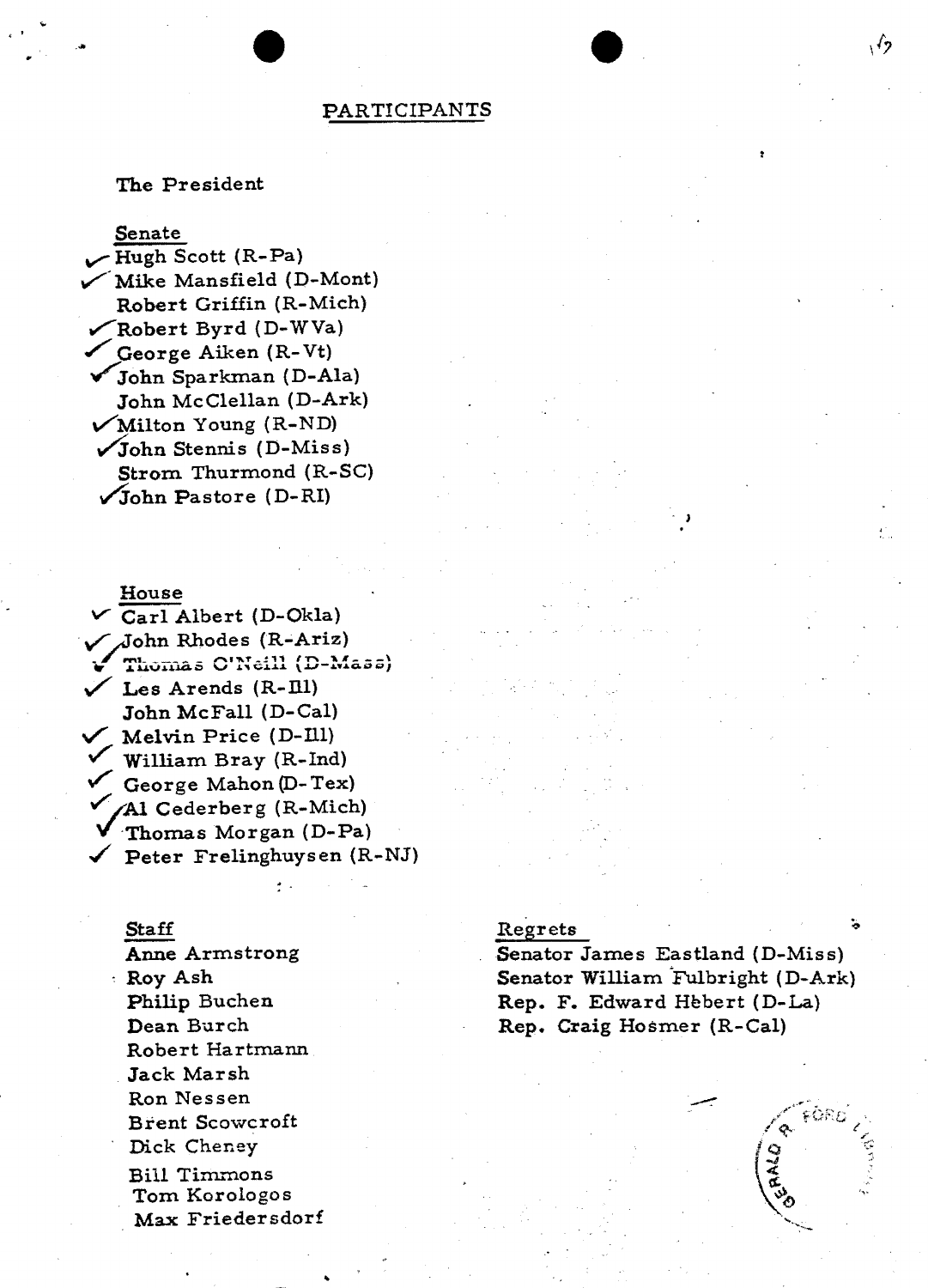# AGENDA

9:15 - 9:20 a.m. (5 minutes)

•

9:20 - 9:35 a.m. (15 minute s)

9:35 - 9:45 a.m. (10 minutes)

PHOTO OPPORTUNITY (Ron Nessen)

•

 $\backslash$ 

FAR EAST TRIP OVERVIEW (The President

SALT NEGOTIATIONS (The President)

9:45 - 9:55 a. m. (10 minutes)

FOREIGN AID, EXPORT-IMPORT BANK AND TRADE (The President) ,-

9:55 - 10:15 a. m. (20 minute s)

 $\ddot{\bullet}$  .

,i

BUDGET REDUCTIONS (Roy Ash)

NOTE: The bipartisan leaders will be escorted from the Cabinet Room to the East Roomfor the signing of the Urban Mass Transit bill.

![](_page_5_Picture_12.jpeg)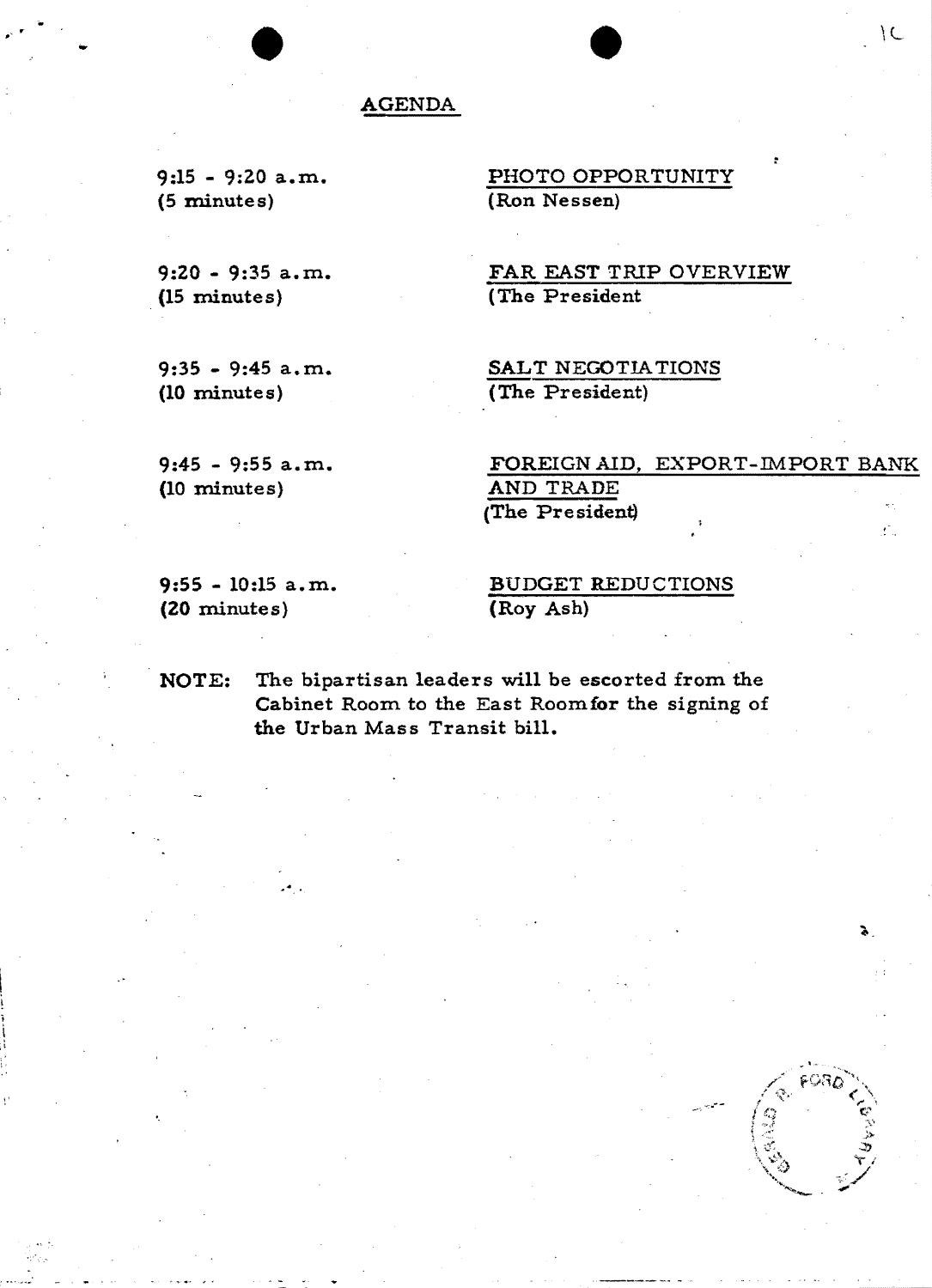$\bm{\mathcal{D}}^-$ Leadersbing Witz<br>26 Nov 74  $\mathbb{R}$ PT1 why for coming of precent in him when the detroits Fatur ortide 2 min Og par lockfelle + Mars transist action.<br>Faille plate this issuer, Oversion ftig, and hill, x m <u>truck, brudget</u> voir, méget go - wat mand to do. Had no in som poud. Jegues Jon vous a restatant c'essaison This Creenan Terreto usyned - he know he usuald. brut cont is la conservant notaine chances comme cogine muzy, pour compon Fastal Strich poper with more more of guessialy massive  $\mu$ rt There expected concernation there is in surthy andly, madra presence pour Nekoma, ave home 10, assituage there. Pake is carreral without from N & thinks some desidents was procedurely No the thinks he wont be stry but could the Siemstage NK strager on seu + ai They need prepalment para contrat of through us show! funtion to mut it's w/one help 2 this trans com surviver (Demind a terrind minutes) On ever int Showed home these for 200 years this evening with main, Ca Japan cu inquitement expertisen fastinés d'Aviat tougend. Urged mons on best Unot computant april of try was vital Iwill give you fight and agreement. Began hunt the book with ce big prog under way. Go won't for the high

**DECLASSIFIED** E.O. 12958, SEC. 3.5 NSC MEMO, 11/14/98, STATE BEFT. GUIDELINES, State leviews 3/0/04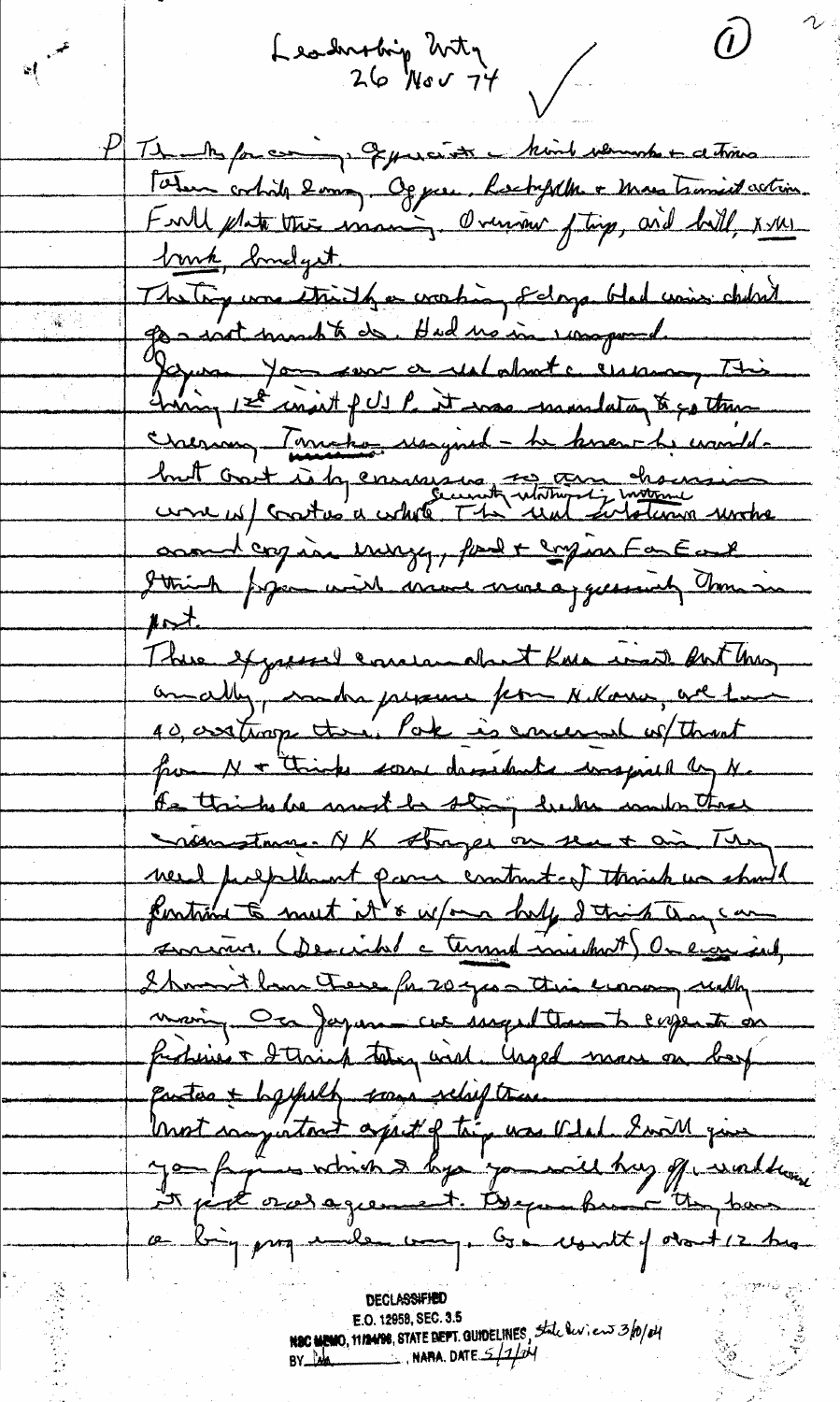f hard burguing, we have agreed w/ longuage ret fath in Snot largunge en spaint Me opierdon a munchof 2400. It is artimoner progre espagnes a remitaire in Son prog et pete a cap on langulain capped tomat cop of VI + USR. On Minore franc in 1820 de 2400 Au 60 hours. le contel-one au 11 du 2017 monthé régideration It does curied cof Cay repairement pe equations. De Dep ceptes, Bonne après + Schles només me Jer will. This partire was wakelout of  $\iff K, Shw$ pour x it meste sur muchte à par sur terme it common must with with  $Q_{\text{avg}}$   $Q_{\text{avg}}$ Rhod 2.1320 wonderds or lowchers P Lamelina Duannel Virginiation P 2ntl mas Postar Home wirk us home about MIRVE P ve entre cheu totin pay + assist on me l'unitte apparent in prince un coule Manhout by with time Postas War deve hust de te noted ? Not of people hem Byd Homsen peels to my?<br>I Complete feeder to may whin contains of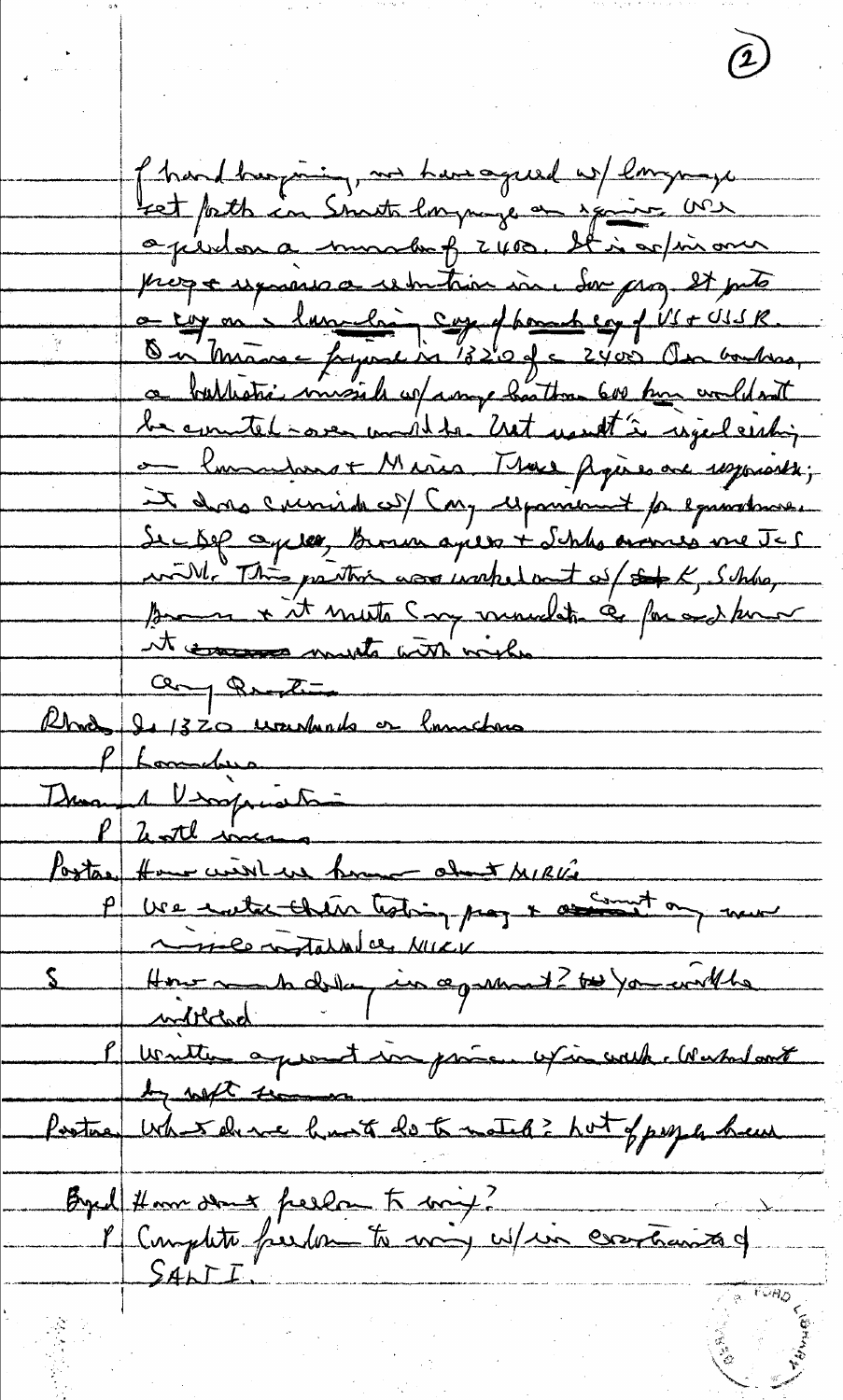Temple Japon une en votir sapig sen 1 have l'Itay countril a bogter figure. This was a last un and yet this Say will do you this with an one sedention it is below their prog This classist prechada function surpretations your have to Patsoniche ettre pote egge et This ports a certain on plusant dolpart Their proposes 1 <u>outste me than 2000</u> McChillen This is a reduce : born existing a planned Pelmel 1 P The condition that have Gernany Why Gershi Evelyity which is strategie. les enough for secondy; it is stabilizen whip I Did you detect any thing more by you this thing conjoint to their pression ettetribus 2 thanh he quande concernant un grou soit Rhodes Hommes britain vous de huis mon sysmessier P Unt this time ( exploit is himsted time conditor) Sutt Diely dries 'longy & Sterin ellywt l'Yessie (Japanestre Juyes enpoint au Vadentil Sparkung You minimal some concern clost Exime for aid. I hope we can work out methy on fu and Toly Hearing of Epin lay upot causing tely. Considerable opposition. Ekepe at mil he P & forme you will support conf uport.